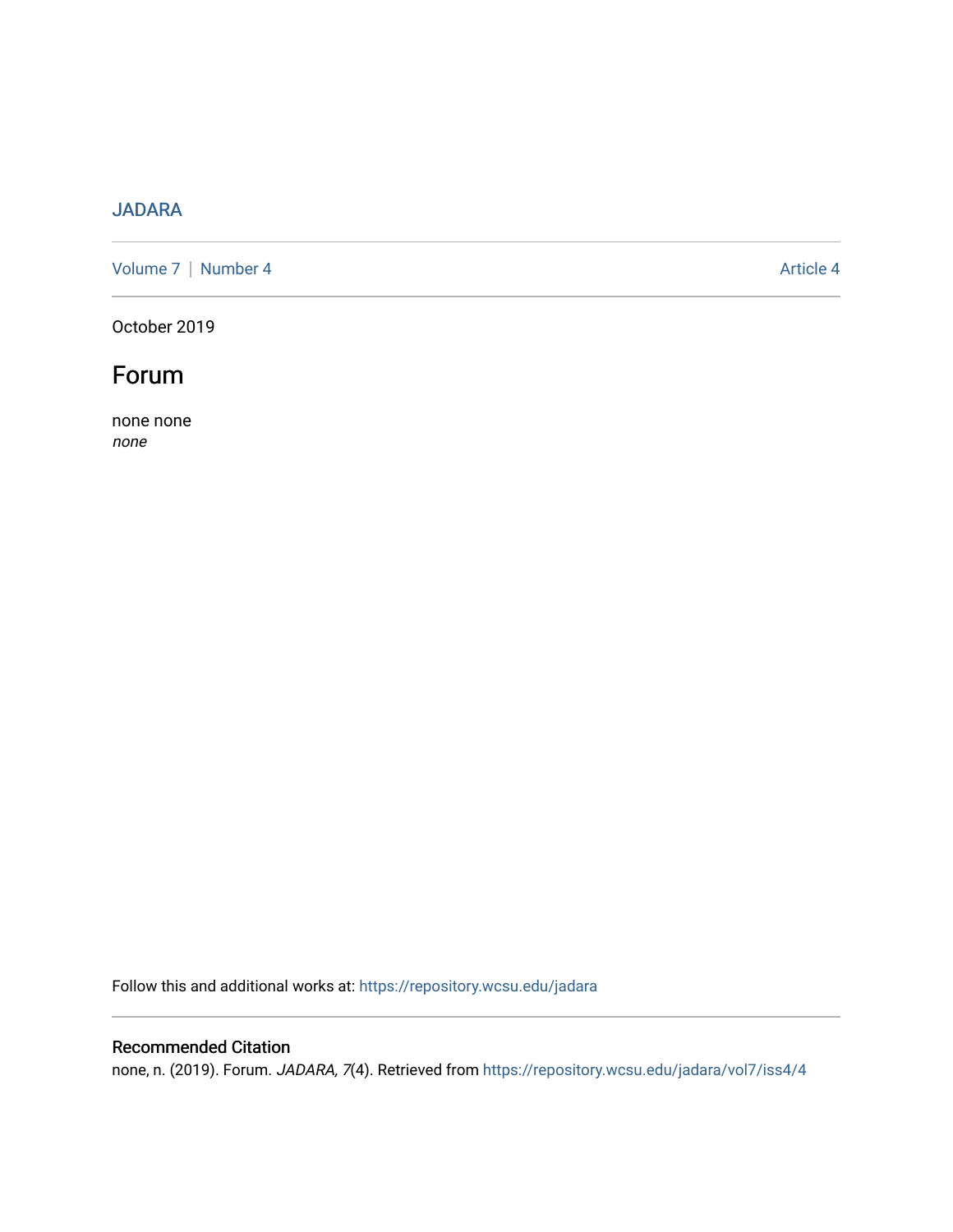### FORUM

To the Editor;

After reading with keen interest the paper by Bowe, Watson and Anderson, regarding suitable models of service for the deaf community of New York City, it would seem that they did not do their homework very well, or are willing to throw out the baby with the bathwater. It is interesting to note that they could write pages and pages and not even cite, for better or for worse, the New York Society for the Deaf and the services it provides. There are, of course, still other significant facilities that were unmentioned. Are models seen only in ivory towers? Speaking very humbly, we have been too busy serving clients and have therefore been unable to do some of the writing we no doubt should have done.

The Jewish Society for the Deaf goes back to 1909 and is most likely, by the very fact that we are in New York City, the largest service organization working with the deaf community in the country. In 1966, the name was changed to the New York Society for the Deaf. Since Dr. Zabell became a staff member of the Society, more than twenty years ago, he has no doubt been a pioneer in the psychological evaluation of the deaf and has provided this service for the New York State Office of Vocational Rehabilitation for many, many years. Our relationship with OVR has now been a very long one and while it is difficult for us to evaluate, without pride, we would say that it has been a very productive and beneficial relationship, which has provided very reasonable services to many of the profoundly deaf in the Greater New York City community.

Social casework and job placement have historically been very strong and significant elements of the services provided at the Society. This work has traditionally been done by well trained individuals who are more than able to communicate in the American sign language, very much at the client's level. We have been quite instrumental in demonstrating to other facilities such as sheltered workshops, that jointly or in some other combination, this population can be well served.

Social programs for special deaf groups have also been an integral part of our work and we have the only "deaf" Boy Scout Troop in the city, under our sponsorship.

In June, 1966, we received a three-year Federal Grant, for a demonstration project entitled, A Unique Innovation in the Development of a Comprehensive Vocational Rehabilitation Facility for the Deaf, which ran through May 31, 1969. Fortunately, however, we have been able to maintain this program undisturbed and without any diminution of services provided. The Final Three-Year Report, synthesized by David Altschuler, has been distributed. Our work is very much in line with that of Hurwitz, with the exception that we work exclusively with the profoundly deaf community.

We have worked for seven years now very directly with all of the local schools for the deaf and have essentially served as the "bridge," or transition, between the school and either another specialized training facility or the

1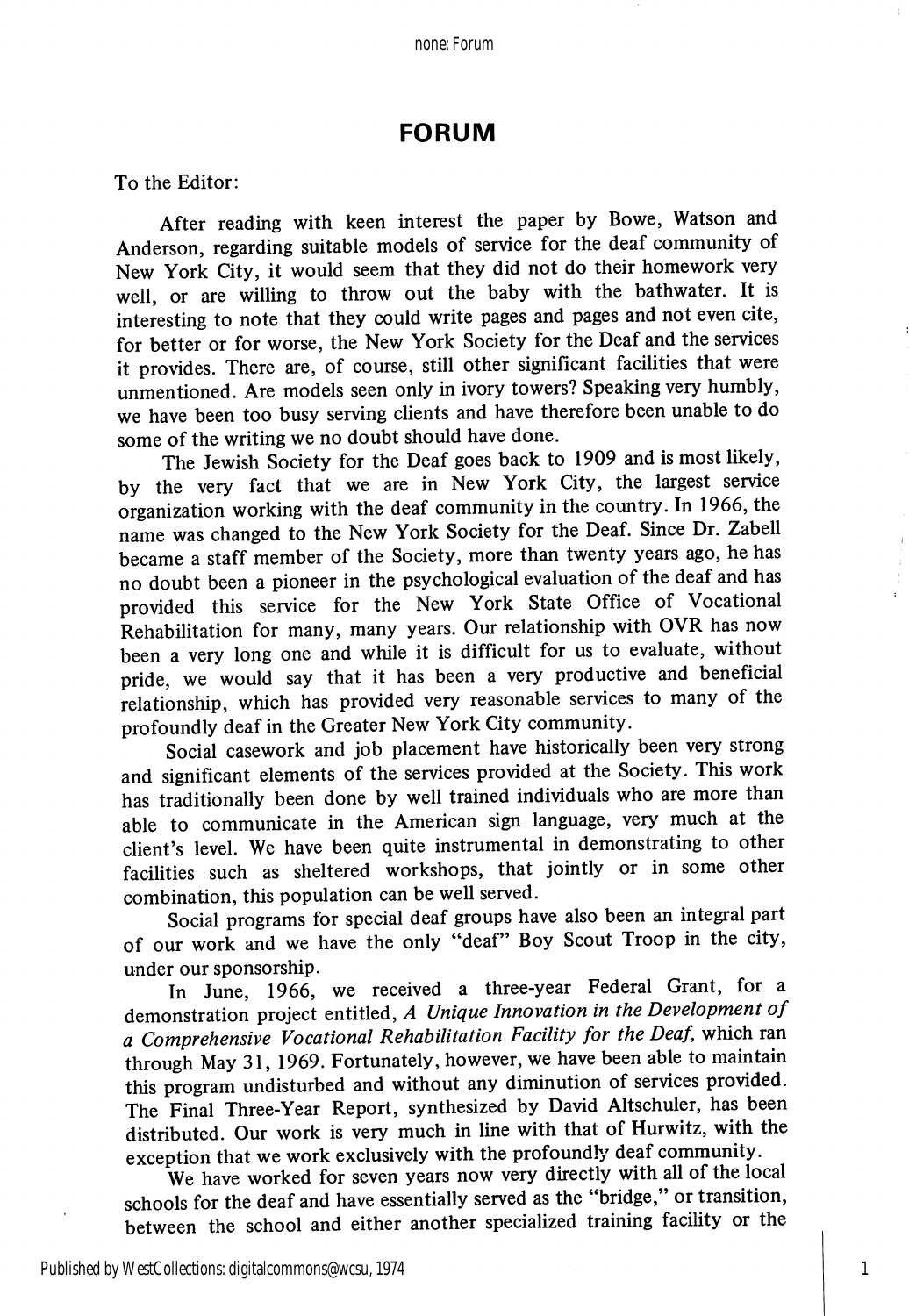#### FORUM

world of work. Concurrently, we upgrade the clients' academics and communication skills, and if nothing else, provide them with some formal sign language skills, which, unfortunately, they have usually not had a chance to leam earlier.

We have worked with the whole range of the profoundly deaf, intellectually and academically speaking, and have sent youngsters to NTID and Gallaudet, on one hand, and into sheltered workshop facilities on the other end of the spectrum. While we have placed and continue to place many in competitive employment every year. We have established a good relationship with the USPO, the Main Office, and they now do some special testing for our population right at the Society, and in this way more than twenty of our clients began working at this Post Office, at the beginning of the summer. Moreover, we provided interpretive services to help them on the site during their indoctrination period.

An analysis of our clientele is also very illuminating, since it is at least 70 percent black or of Spanish origin and a significant number of these are being maintained by the Department of Social Services. The so-called "ghetto" clients are known to us, have been identified as such; and served.

The New York Society for the Deaf is a training ground for many graduate college students and OVR trainees. We continue to provide them with a well-rounded opportunity to meet their future clients. They have participated in every area of our program and we can say with considerable pride that many have now joined the field and are dispersed in just about every key area of the country. We have indoctrination programs for church groups, and many major companies, who have visited the Society as part of their United Fund Program. In addition, we have had annual lectures—the Kugel Lectures-and certainly the educational leaders of the deaf have all participated and contributed fine papers with the goal of advancing the deaf community.

Granted that we are a traditional and "old" organization, but the model and the programs have changed with the needs of the times and our successes will require more articles to be written in the future.

TANYA TOWERS, housing built especially for senior citizens, deaf and hearing, will also add new dimensions to the model that the New York Society for the Deaf presents to every large community in the United States.

#### REFERENCES

Altschuler, David A Unique Innovation in the Development of a Comprehensive Vocational Rehabilitation Facility for the Deaf. Final Report of Project Number X 29-67. May, 1971. Mimeographed.

Bowe, F., Watson, D., and Anderson, G. Delivery of Community Services to Deaf Persons. Journal of Professional Rehabilitation Workers with the Adult Deaf. Vol. 7, No. 1, July 1973.